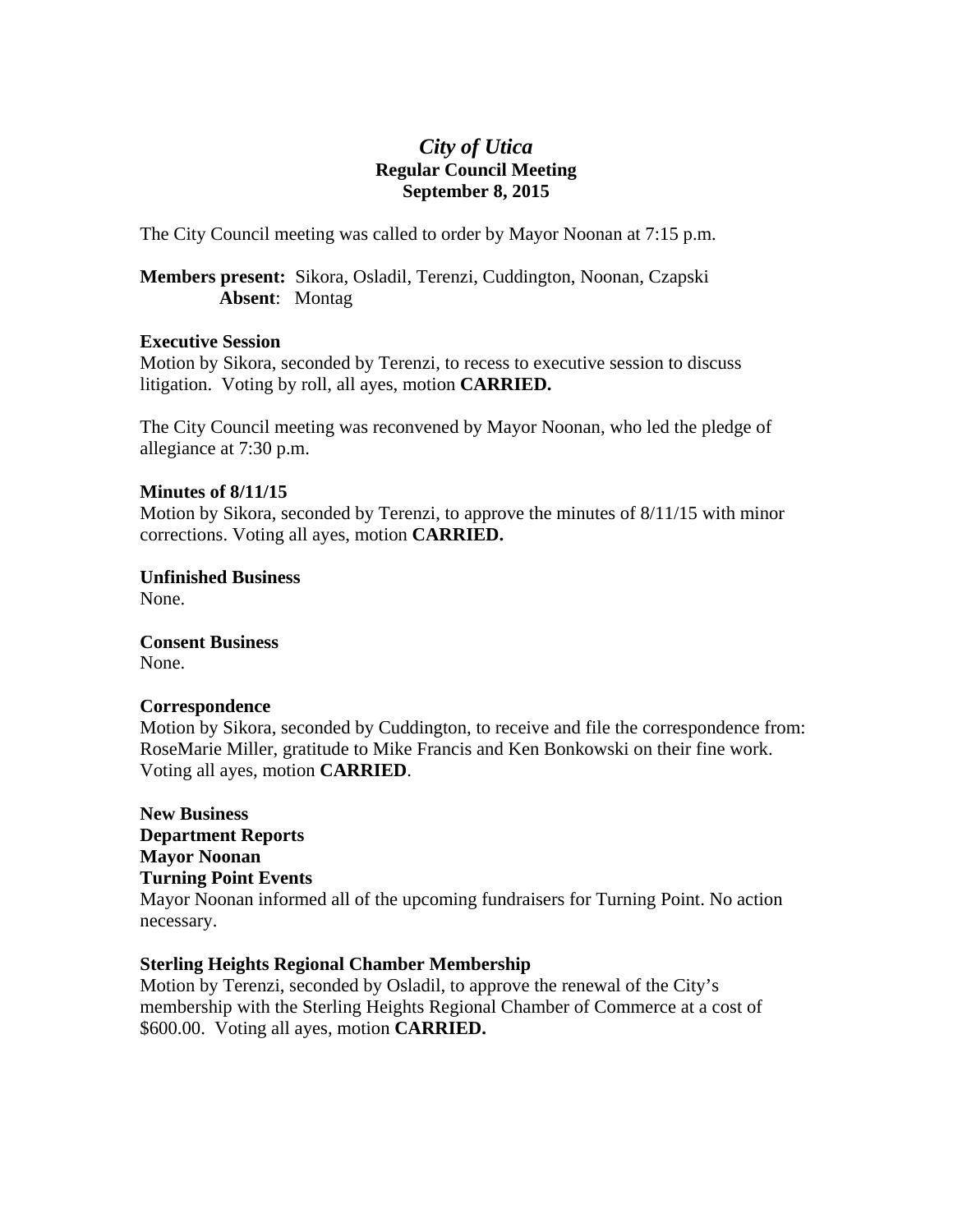**Regular Council Meeting 2015**  Page 2 of 4

### **Great Lakes Water Authority Contract**

Motion by Noonan, seconded by Terenzi, to approve the assignment of the wholesale water contract to the new Great Lakes Water Authority, as recommended by Mayor Noonan. Council may attend the MACRO meeting on Thursday 9/10/15 if they would like more information concerning this. Voting all ayes, motion **CARRIED.** 

### **No Smoking Policy**

Motion by Cuddington, seconded by Terenzi, to approve a no smoking policy on the City Campus and in vehicles. Mayor Noonan and Jim McGrail, the City Attorney, to prepare the correct wording of the policy. Voting all ayes, motion **CARRIED.** 

## **Administration Resolution Amendments**

Motion by Noonan, seconded by Terenzi, to appoint a committee to review the Administration Resolution for amendments in a 60 day time period. Committee members to be: Mayor Noonan, Jim McGrail, Chief Faber and Faith Terenzi. Voting all ayes, motion **CARRIED.** 

## **Clinton River Watershed Council- water education**

Motion by Sikora, seconded by Osladil, to approve the renewal of the Clinton River Watershed Council's Stormwater Education Program at a cost of \$600.00. This is also required for NPDES compliance. Voting all ayes, motion **CARRIED.** 

# **Council Reports**

Mayor Noonan thanked the Parks and Recreation Commission for supporting the Labor Day Bridge walk and Council members Terenzi and Osladil for their attendance. Councilmember Terenzi thanked Mary Lou Kinney for organizing the event. Mayor Noonan thanked Edna Fusion for starting this event 5 years ago.

### **Public Hearing 7:45 p.m.- Muldoon's 7636 Auburn Temporary Tent Request**

Motion by Sikora, seconded by Terenzi, to open the public hearing at 7:45 p.m. Voting all ayes, motion **CARRIED.** 

Norm Heinrich, property owner, was present to request permission to install a temporary tent over the existing patio at 7636 Auburn on Sept.24 to Oct. 5, 2015 and March 14 to 18, 2016, special event days. As there were no other comments from the public motion by Terenzi, seconded by Sikora, to close the public hearing and approve the request to install a temporary tent over the existing patio at 7636 Auburn on Sept.24 to Oct. 5, 2015 and March 14 to 18, 2016. Voting all ayes, motion **CARRIED.** 

# **Assessing- Nancy Strehl, Assessor**

Motion by Sikora, seconded by Cuddington, to approve the settlement of MTT #14-3687 Knowledge Learning Corp. as discussed in executive session. Voting all ayes, motion **CARRIED.** 

**Building- Jerry Owczarzak**  No report.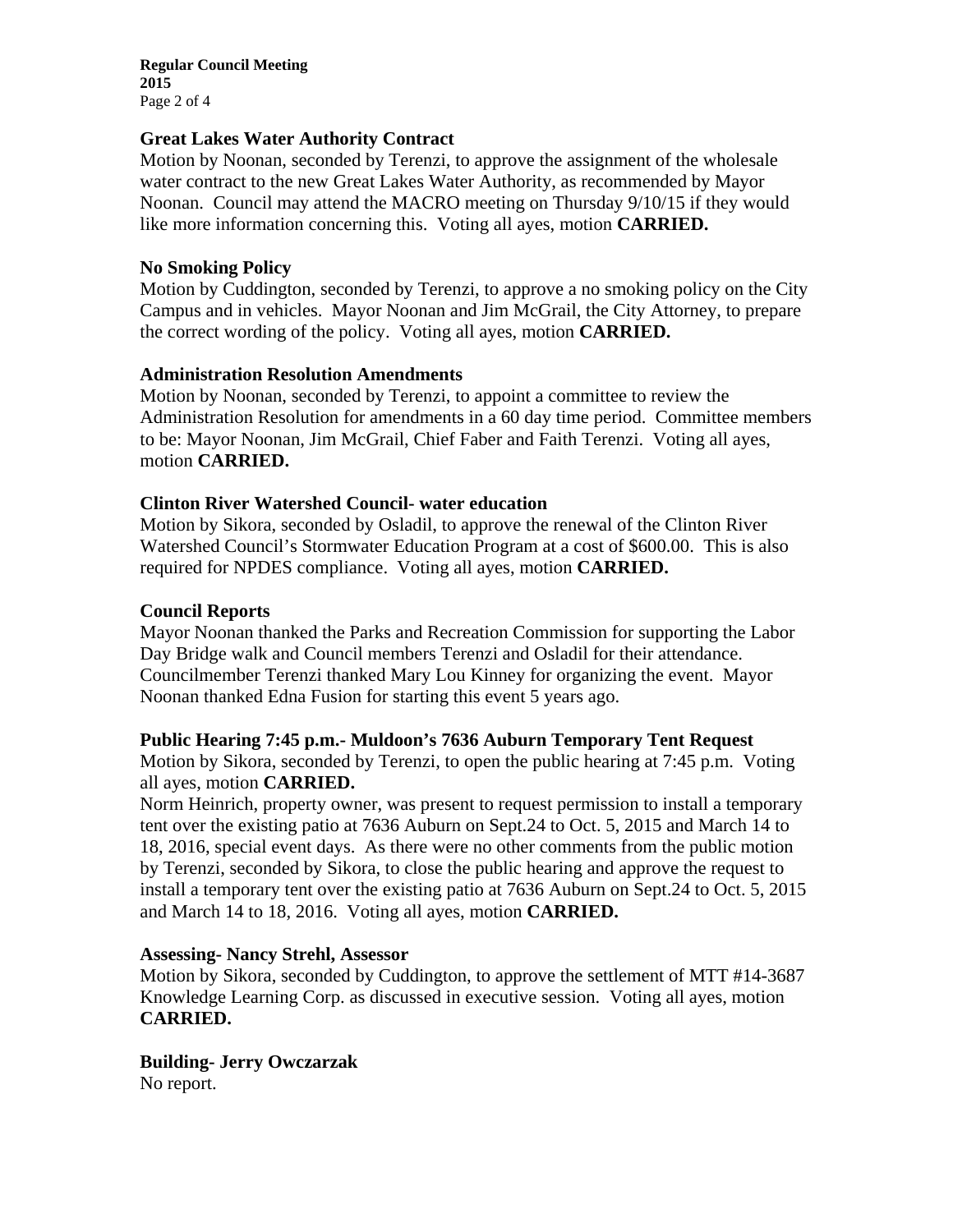**Regular Council Meeting 2015**  Page 3 of 4

### **Fire- Kevin Wilseck, Chief Blood Drive October 3, 2015**

Chief Wilseck informed all that the Fire Department will be sponsoring a blood drive on Saturday, October 3, 2015 in conjunction with the Zombie Fest. You may sign up to donate at Utica-events.com.

# **Police- Dave Faber, Chief Traffic Control Order**

Chief Faber did an onsite review of traffic surrounding Flickinger Elementary and discussed the immediate need for a traffic control order to designate no parking on one side of Vanker, Klingkammer, Remer and McClellan, due to cars parking on both side of street, leaving one driving lane open, causing a dangerous situation for children walking to school. Motion by Osladil, seconded by Sikora, to approve the request for a Traffic Control Order, No Parking on one side of Vanker, Klingkammer, Remer and McClellan, effective immediately, during the hours of 8:00 a.m. to 4:00 p.m. Voting all ayes, motion **CARRIED.** 

# **DPW- Bill Lang, Superintendent**

No report.

# **Treasurer- Philip Paternoster**

## **Senior Housing General Liability Insurance**

Motion by Sikora, seconded by Terenzi, to approve the renewal of the Michigan Municipal League Liability and Property Pool Premium for Senior Housing, 7650 Greely, at a cost of 14,391 with a dividend of \$1,901. Voting all ayes, motion **CARRIED.** 

# **Abraham & Gaffney, P.C.- Letter of Engagement**

Phil Paternoster, Treasurer, requested renewal of auditing services with Abraham & Gaffney, P.C. for a period of three years ending June 30, 2016, 2017, 2018. The audit service has been satisfactory to date. Motion by Terenzi, seconded by Sikora, to approve the renewal of auditing services with Abraham & Gaffney, P.C. for three additional years, as presented. Voting all ayes, motion **CARRIED.**

# **Administration- Beth Ricketts, City Clerk**

No report.

# **Library- Marsha Doege, Director Library Board Vacancy**

Marsha Doege informed all that there is currently a Library Board Vacancy; you must be a City resident.

# **Parks and Recreation Commission**

A reminder of the upcoming events of the Zombie Fest, October 3 and Christmas Tree Lighting, December 6, 2015.